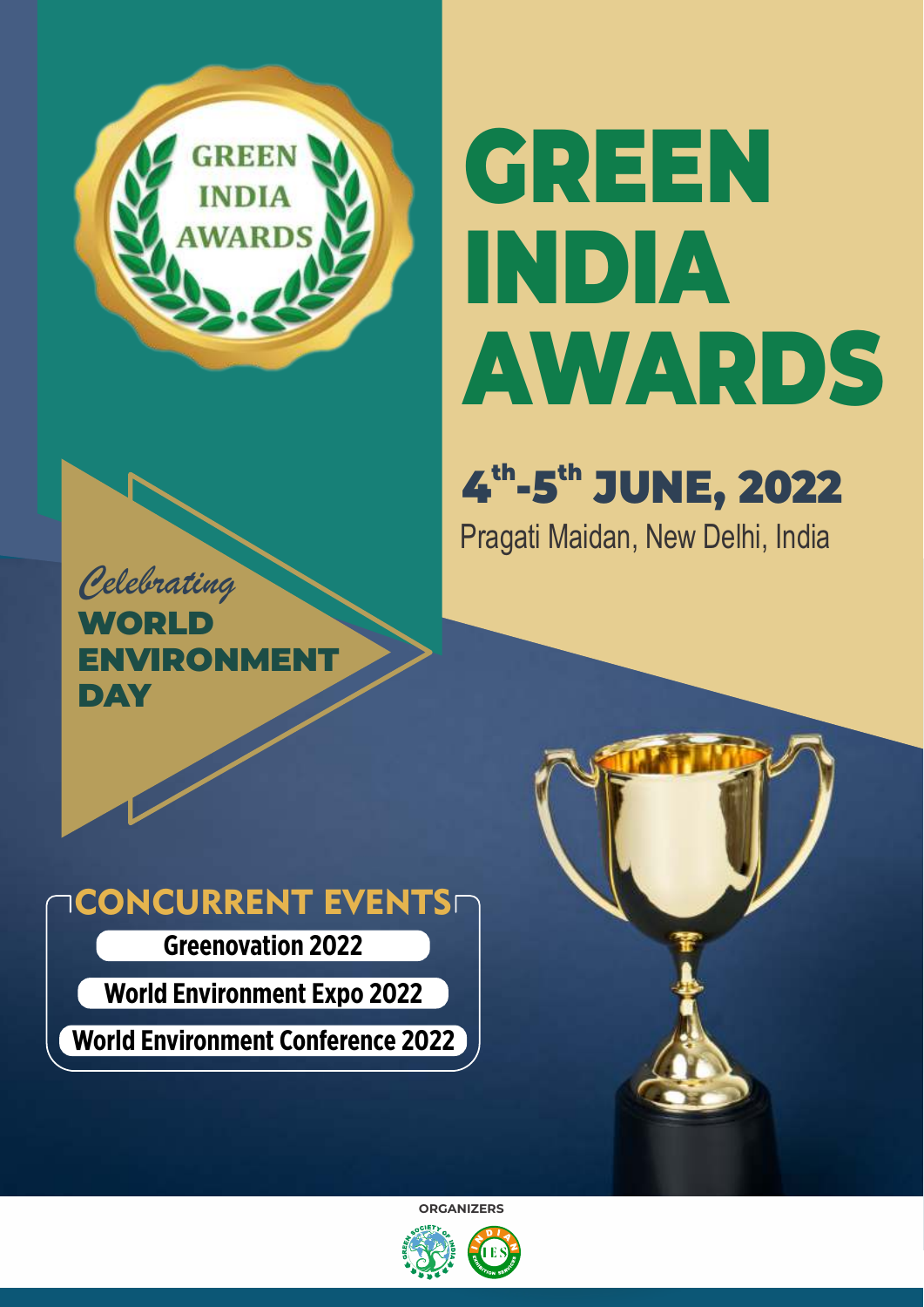

**Green Society of India (GSI)** presents it's prestigious GREEN INDIA AWARDS 2021 from 5th June at Pragati Maidan, New Delhi to the Environment Protection Community. The awards aim to recognize and falicitate Achievers, Innovators and Suppliers, who have contributed significantly towards the environment, green Innovation and related areas in India.

# **Categories**

- Best Green Startup of the year
- Best Green Business Leader of the year
- Best Green Product Manufacturer of the year
- Best Green Education and Training Provider of the year
- Best Green Innovation of the year
- Best Green Vehicle of the year
- Best Green Technology of the year
- Best Green Commercial Project of the year
- Best Green Highway of the year
- Best Green Transporter of the year
- Best Green Building of the year
- Best Green Building Materials Manufacturer of the year
- Best Green Building Technology Provider of the year
- Best Green Building Consultancy Provider of the year
- Best Green Retailer And Wholesaler of the year
- Best Make In India Green Initiative of the year
- Best CSR Initiative of the year
- Best Pollution Control Equipments Manufacturers of the year
- Best Pollution Control Organization of the year
- Best Waste Management Organisation of the year
- Best Recycling Company of the year
- Best Organic Waste Composter of the year
- Best Bio Waste Management Organisation of the year
- Best Solid Waste Management Organisation of the year
- Best Sustainable Development Technology Provider of the year
- Best Electronic Waste Recycler of the year
- Best Cleaning Equipment of the year

# **Award Nomination**

## **Individual**

- GSI PERSON OF THE YEAR-Tree plantation
- GSI PERSON OF THE YEAR-Forest conservation
- GSI PERSON OF THE YEAR-Plant protection
- GSI PERSON OF THE YEAR-Water conservation
- GSI PERSON OF THE YEAR-Wildlife conservation
- GSI PERSON OF THE YEAR-Sanitation awareness
- GSI PERSON OF THE YEAR-Forest conservation
- GSI PERSON OF THE YEAR-Save natural resources
- GSI PERSON OF THE YEAR-River conservation
- GSI PERSON OF THE YEAR-Environmental Safety and Health
- GSI PERSON OF THE YEAR-Environmental laws
- GSI PERSON OF THE YEAR-Pond Rejuvenation
- GSI PERSON OF THE YEAR-Environmental Awareness
- GSI PERSON OF THE YEAR-Terrace Gardening
- GSI PERSON OF THE YEAR- Renovating Green Grave Yard
- GSI PERSON OF THE YEAR- Bio Waste Management
- GSI Lifetime Achievement Award
- Best Social Entrepreneur of the year-NGO Working for Environment
- Women Entrepreneur of the year Green Technology or Green **Business**
- Best Eco-friendly Product of the year
- Best Organic Farming Entrepreneur of the year
- Best Disposable Items of the year
- Best Eco Tourism Destination of the year
- Best Led Lighting Manufacturers of the year
- Best Clean And Green Energy Producer of the year
- Best Facilities Management Service Provider
- Best Animal Welfare Organisation of the year
- Best Green House Solar Dryer Technology of the year
- Best Recycling Equipments Manufacturer of the year
- Best Green Park of the year
- Best Waste Water Treatment Technology of the year
- Best Waste Management Services of the Year
- Best Green Initiative in Health Care
- Best Green Hospital
- Best Green Airport of the year
- Best Renewable energy producer of the year
- Best e-vehicle manufacturer of the year
- Best EV Technology Provider of the year
- Best Electric Vehicle Equipments Manufacturer of the year
- Best e-Vehicle Charging Station Equipments Manufacturer of the year
- Best Natural Gas Vehicle Manufacturer of the year
- Best Natural Gas Producer of the yea

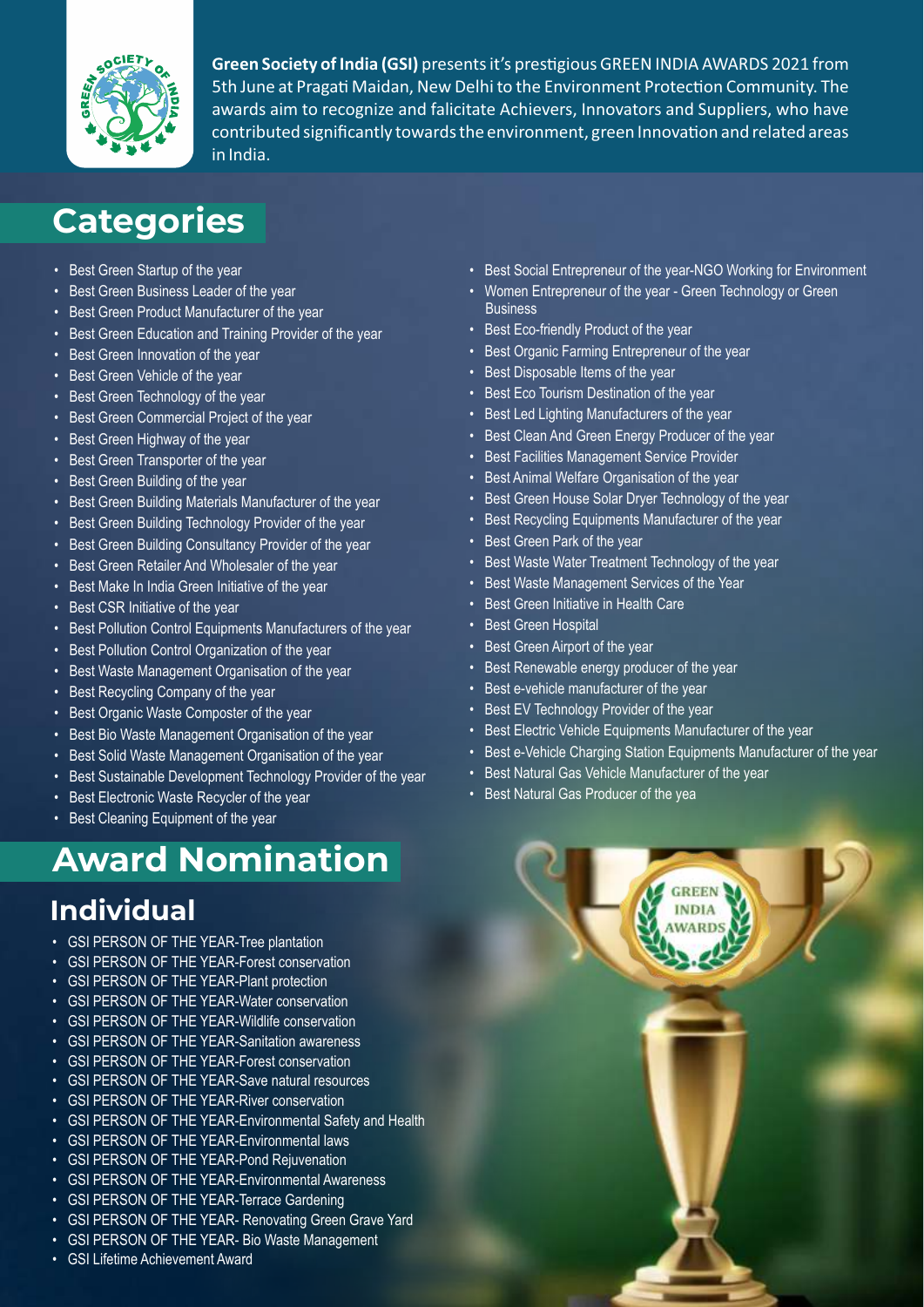

# **Green India Awards 2022**

### **Nomination Form**

### **Company Profile**

| <b>N GREEN<br/>O INDIA</b><br><b>N AWARDS</b>                                                                                                                                                                                                                     | <b>Green India Awards 2022</b><br><b>Nomination Form</b> |  |
|-------------------------------------------------------------------------------------------------------------------------------------------------------------------------------------------------------------------------------------------------------------------|----------------------------------------------------------|--|
| <b>Company Profile</b>                                                                                                                                                                                                                                            |                                                          |  |
| Nominee Name                                                                                                                                                                                                                                                      |                                                          |  |
| <b>Organization Name</b>                                                                                                                                                                                                                                          |                                                          |  |
| Designation                                                                                                                                                                                                                                                       |                                                          |  |
| Mobile                                                                                                                                                                                                                                                            |                                                          |  |
|                                                                                                                                                                                                                                                                   |                                                          |  |
|                                                                                                                                                                                                                                                                   |                                                          |  |
| <b>Category Applied for</b>                                                                                                                                                                                                                                       |                                                          |  |
| <b>Nomination Charges per Category (all inclusive of GST)</b>                                                                                                                                                                                                     |                                                          |  |
| 1) Individual Nomination - Rs 1000 /-<br>2) NGO / Trade Association / Educational and Research Institution - Rs 3000 /-<br>3) Corporate Companies (Pvt & Govt.) - Rs 5000 /-                                                                                      |                                                          |  |
| <b>Payment Options:</b>                                                                                                                                                                                                                                           |                                                          |  |
| 1) NEFT / RTGS Beneficiary Name: Indian Exhibition Services, A/c No-000774084208,<br>IFSC Code - IDIB000N044, Name of the Bank- Indian Bank, Branch - Nehru Place, New Delhi.<br>2) Cheque / DD : in Favor of " Indian Exhibition Services " Payable at New Delhi |                                                          |  |
| Three ways to apply for Green India Awards 2022                                                                                                                                                                                                                   |                                                          |  |

### **Nomination Charges per Category ( all inclusive of GST )**

- 1) Individual Nomination Rs 1000 /-
- 2) NGO / Trade Association / Educational and Research Institution Rs 3000 /-
- 3) Corporate Companies ( Pvt & Govt.) Rs 5000 /-

### **Payment Options:**

- 1) NEFT / RTGS Beneficiary Name : Indian Exhibition Services, A/c No-000774084208. IFSC Code - IDIB000N044, Name of the Bank- Indian Bank, Branch - Nehru Place, New Delhi.
- 2) Cheque / DD : in Favor of " Indian Exhibition Services " Payable at New Delhi

- 1) Apply online at www.worldenvironment.in or www.greenindiaawards.com
- 2) Fill the Nomination form and send a scan copy at event@ies-india.com
- 3) Send hard copy of the Nomination Form at

**Indian Exhibition Services,** 

B – 820, Tower B, Noida One IT Park, Sector – 62, Noida- 201307, UP Tel : +91-120-2975517, Mob: +91- 9811913376

### **Green India Awards Terms & Conditions / Methodology is as follows**

- Selected nominee has to submit their actual data with the proof to the jury for the applied respective category for the evaluation purpose.
- Selected nominations may be called for evaluation presentation to the Jury at New Delhi. Nomination must reach by 17:00 hrs, on or before 25th May 2022.
- Nominees can apply either through hard copy or online.
- One organization can apply in maximum three categories only.
- Complimentary delegate pass to attend WEC 2022, for one awardee. Others need to delegate fee of INR 5,000/per delegate for attending the two day conference.
- Our awards follow an editorially independent process. Employees and their immediate relatives are ineligible for applying for or receiving any of our awards. Any form of canvassing towards our awards is prohibited and all such entries are summarily rejected.
- There is no monetary component to any of our awards and these are limited to a memento and a certificate for all awards.
- The cost of the programs, content generation, publicity and revenue generation is through sponsorships, advertising and delegate fee collection. The names of sponsors are prominently acknowledged on our website, on-site as well as in general communication as per our published sponsorship benefits.
- Submission of nomination does not guarantee an award. The jury will take a final call on whether the nominee deserves the award.
- No calls or emails would be entertained should the nominee does not win any award. Jury's decision would be final.